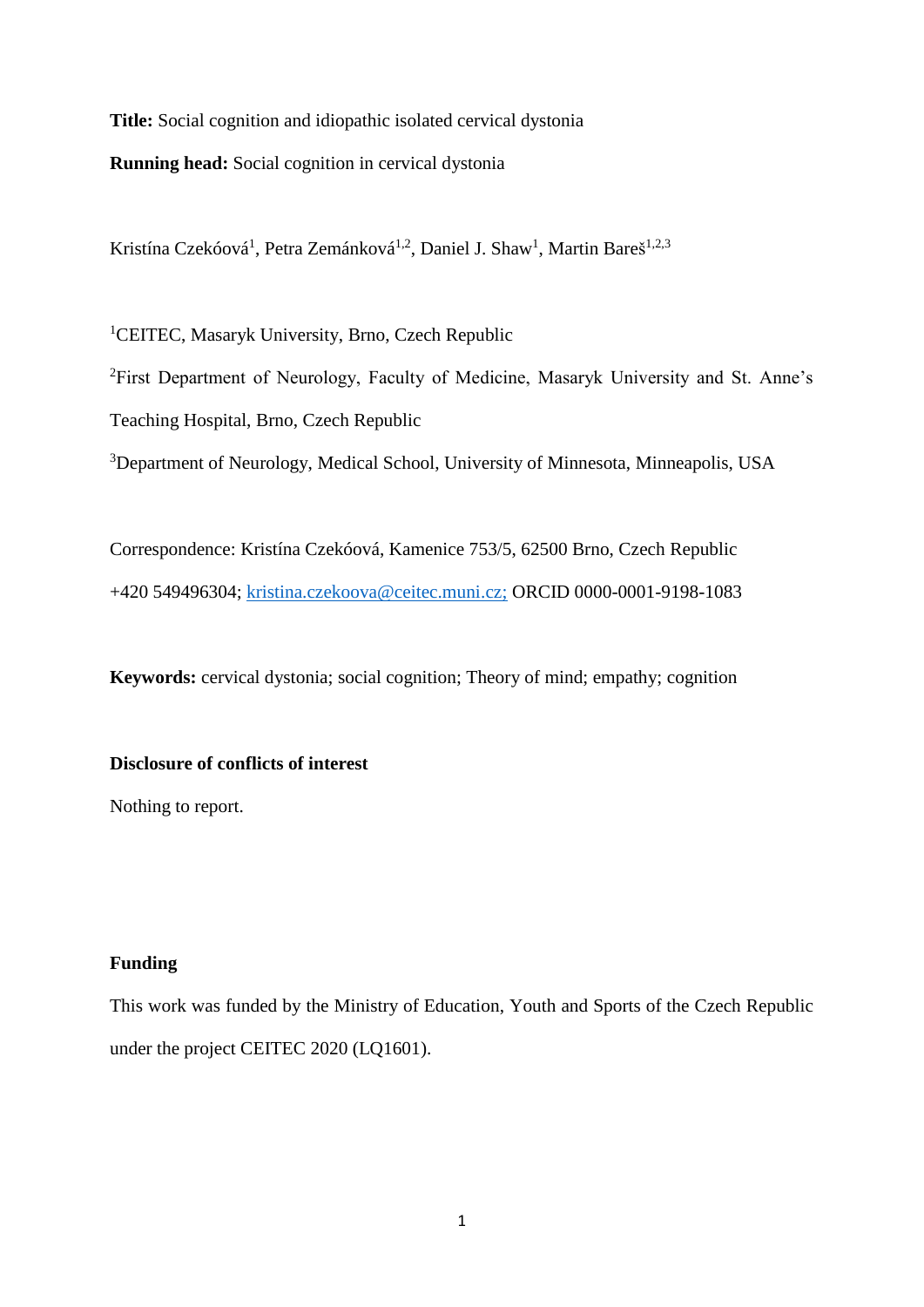### **Abstract**

#### *Background*

For a long time cervical dystonia (CD) has been characterized only by disturbances in motor functioning. Despite accumulating evidence for symptomatology in various non-motor domains, to date no study has investigated social cognition in CD. The aim of this study was to compare performance of CD patients and healthy controls in neurocognitive and sociocognitive domain.

### *Methods*

Twenty-five non-depressed patients with CD and 26 healthy controls underwent neuropsychological testing. This involved assessment of cognitive status (general intellect, verbal memory, and executive function), and socio-cognitive functions using a theory of mind task and self-report on empathy and emotion regulation.

#### *Results*

In comparison to controls, CD patients displayed significantly decreased cognitive abilities, particularly in executive function and verbal memory tasks. Difficulties in inferring mental states on both cognitive and affective levels were also observed. The largest discrepancies were detected in understanding intentionality in others. Poorer performance in cognitive and socio-cognitive tasks was unrelated to severity of the disease.

### *Conclusions*

This is the first evidence of compromised socio-cognitive functions in CD patients, highlighting this domain as another facet of non-motor symptoms of this disease. Future studies should advance our understanding of the extent, nature, and time course of these deficits in other aspects of social cognition in this patient population.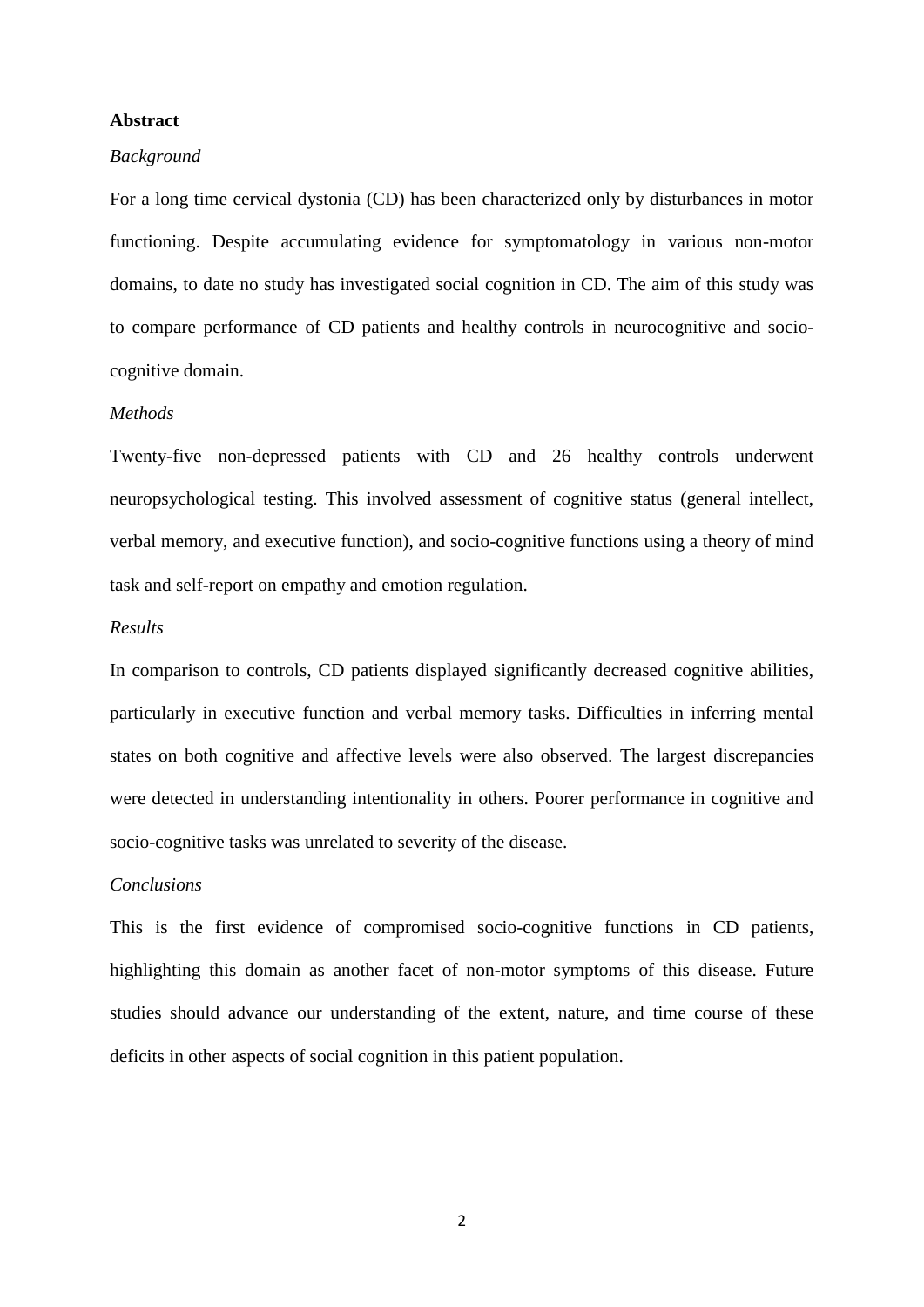## **Introduction**

 Adult-onset idiopathic isolated cervical dystonia (CD) is a condition that is defined traditionally only by observable motor symptoms – that is, recurrent or continuous involuntary muscle contractions and subsequent abnormal postures of head and neck (Albanese et al., 2013). This relatively narrow description has been challenged over recent years, however, as evidence accumulates for a range of non-motor symptoms accompanying this disease. The most frequent findings include psychiatric comorbidities (Smit et al., 2016; Stamelou et al., 2012), alterations in sensory processing (including disease-related pain) and sensorimotor integration (Avanzino et al., 2015), sleep disturbances, and fatigue (Conte et al., 2016; Klingelhoefer et al., 2014). Importantly, some of these disturbances (e.g. depression) do not appear to be related to severity of motor difficulties (Stamelou et al., 2012) and can manifest even before onset of the disease suggesting they are an integral part of it (Conte et al., 2016). The topic is highly relevant since non-motor symptomatology (not motor difficulties as such) has a major negative impact on quality of life of dystonia patients (Smit et al., 2016; Zettenberg et al., 2012).

 In light of the non-motor symptomatology of CD, there has been an increased effort to investigate neural abnormalities in brain areas beyond basal ganglia circuits. Existing data suggest that CD is a network disorder with several regions affected, including cerebellum, thalamus, frontal cortices, and brainstem (Battistella et al., 2015; Lehèricy et al., 2013; Zoons et al., 2011). Studies report structural abnormalities in these regions, together with alterations within various networks including abnormal hemispheric asymmetry and aberrant plasticity (Battistella et al., 2015; Quartarone and Hallett, 2013). Such extensive brain changes raise the possibility of additional higher-order (or complex) cognitive capacities that could be affected in focal dystonia, and in CD specifically. Evidence for impairments in cognitive functioning is not yet conclusive (Lange et al., 2016; Stamelou et al., 2012), but subtle deficits in specific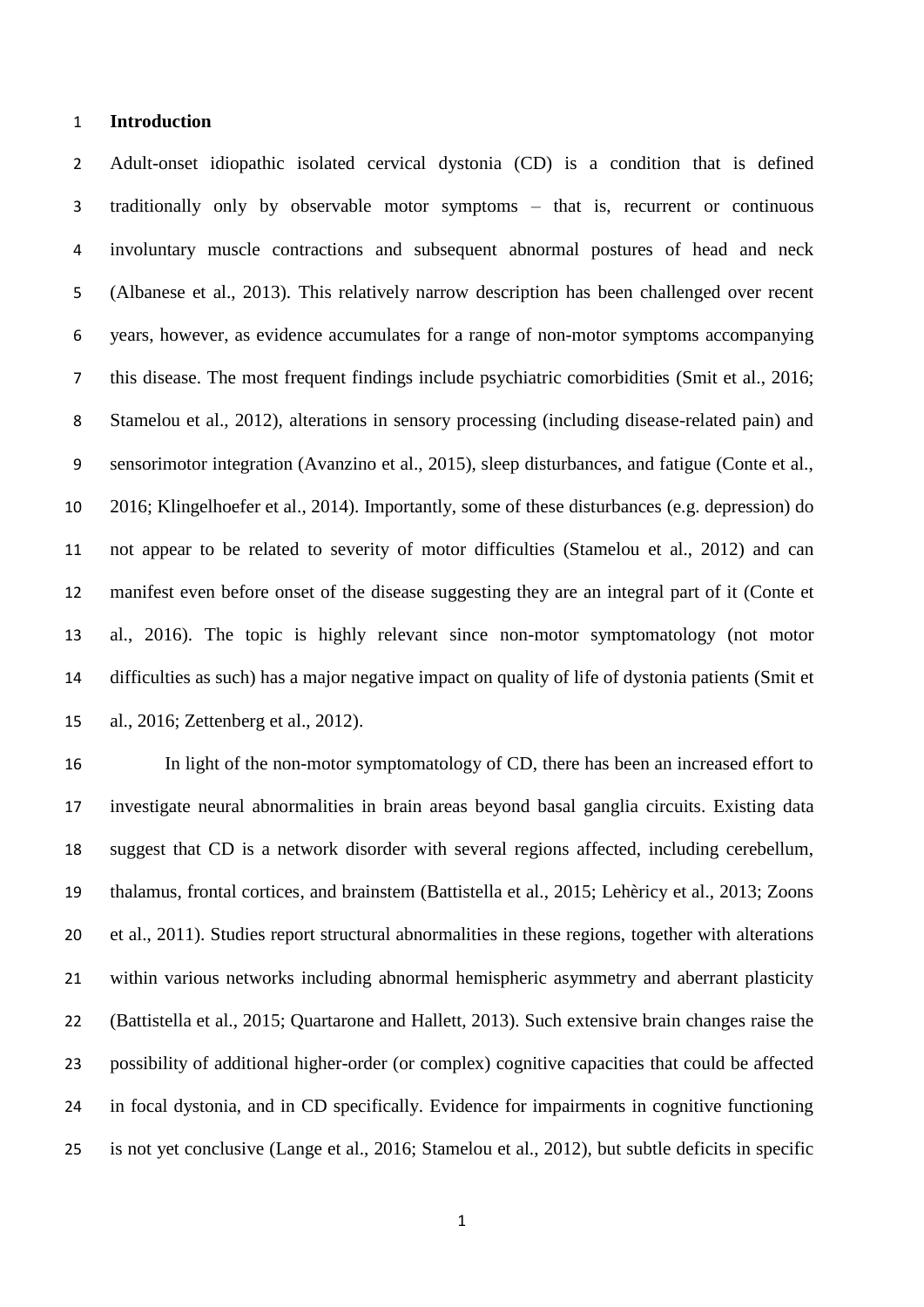domains such as attention, processing speed, and verbal memory have been reported (Kuyper et al., 2011; Romano et al., 2014; Scott et al., 2003; but see Pillon et al., 2006). This is due partly to relatively modest number of conducted studies, and also because existing data have been collected predominantly from samples that comprise different dystonia subgroups. Different forms of dystonia appear to have different phenotypes (Battistella et al., 2015; Romano et al., 2014; Scott et al., 2003), and this should be reflected in the design of studies.

 A critical determinant for optimal functioning in our social world is having intact socio-cognitive abilities. This is true especially for a construct that is central to social cognition – Theory of Mind (ToM). ToM is defined as an ability to understand and interpret the intentions, emotions, and beliefs of others in order to predict their behaviour accurately and act accordingly (Frith and Frith, 2003). Currently, there seems to be general agreement that ToM is a multifaceted construct, encompassing cognitive (understanding intentions and beliefs) and affective components (understanding feelings and emotions; e.g. Abu-Akel & Shamay-Tsoory, 2011). The neural network subserving ToM involves posterior cortices primarily, including temporo-parietal junction, superior temporal sulcus, posterior cingulate, and precuneus. The two components of ToM can be dissociated reliably with respect to anterior and subcortical structures, however; whilst the brain circuit engaged during cognitive ToM includes dorsal parts of the anterior cingulate, medial and lateral prefrontal cortex, and the striatum, affective ToM is associated with activity in ventral aspects of these brain regions together with orbitofrontal and inferolateral frontal cortices (Abu-Akel & Shamay-Tsoory, 2011; Poletti et al., 2012). Recently, there has also been an increased interest in the role of the cerebellum in ToM processing, and evidence is accumulating for its involvement in abstract mentalizing tasks (Van Overwalle & Mariën, 2016).

 Any disturbance within this diffuse network impacts negatively on ToM abilities. Indeed, deficits in ToM have been reported in other movement disorders, including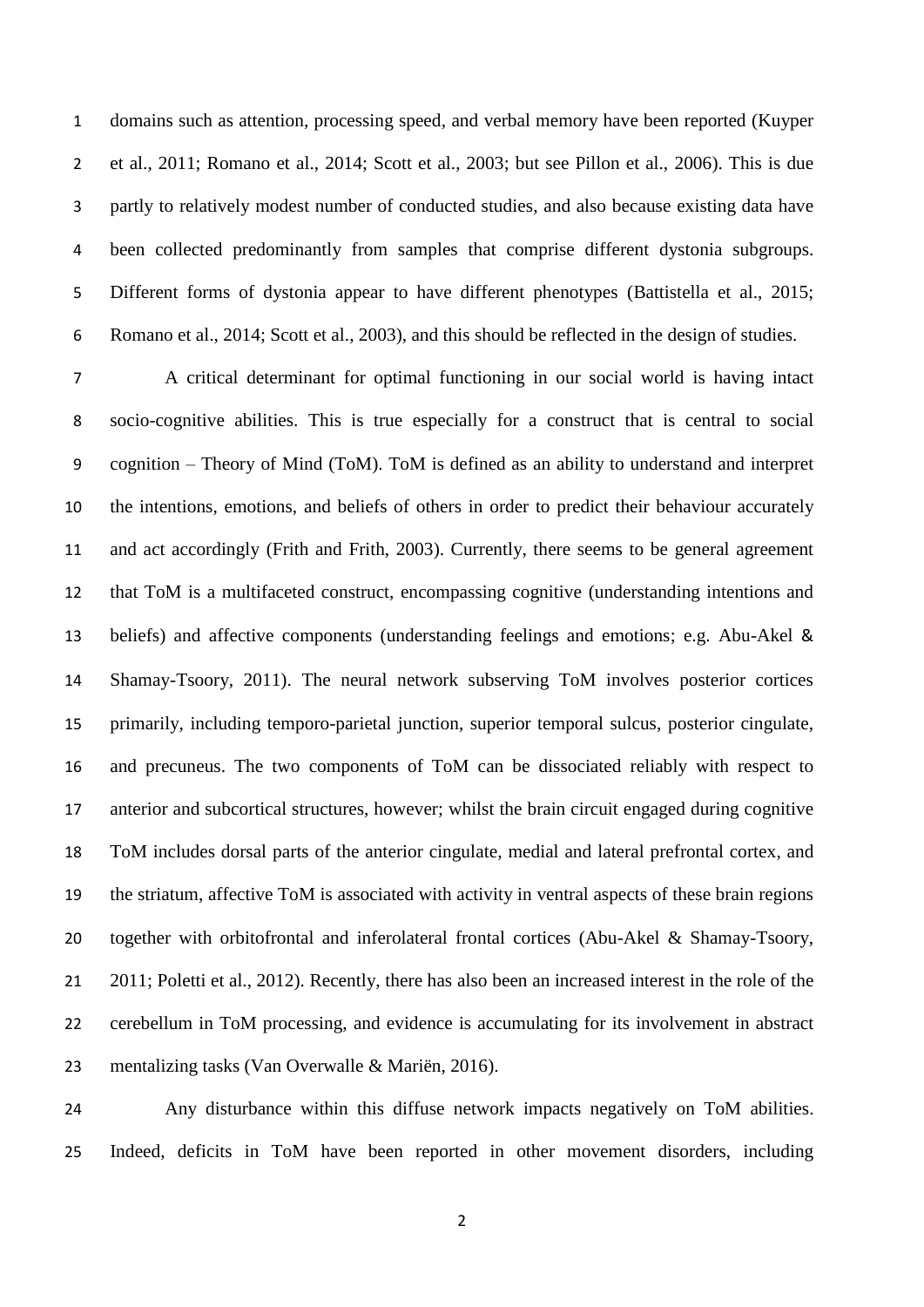Parkinson's (PD; Santangelo et al., 2012) and Huntington's disease (HD; Brüne et al., 2011; Eddy, Sira Mahalingappa, and Rickards, 2012), and essential tremor (ET; Santangello et al., 2013). This has not been investigated in patients with idiopathic CD, however. Abnormalities found within networks involving basal ganglia-thalamo-cortical as well as cerebello-thalamo- cortical pathways in idiopathic dystonia (e.g., Lehèricy et al., 2013) should impact negatively on ToM abilities of these individuals.

 The aim of this study was to compare performance of patients with CD and their healthy counterparts on socio-cognitive tasks, including examination of relationships with cognitive functioning and severity of the disease. Given the aforementioned neuroanatomical correlates of ToM and previous research in related populations we hypothesised that disturbances would be observed in CD patients on complex tasks and those assessing social cognition, especially its cognitive component.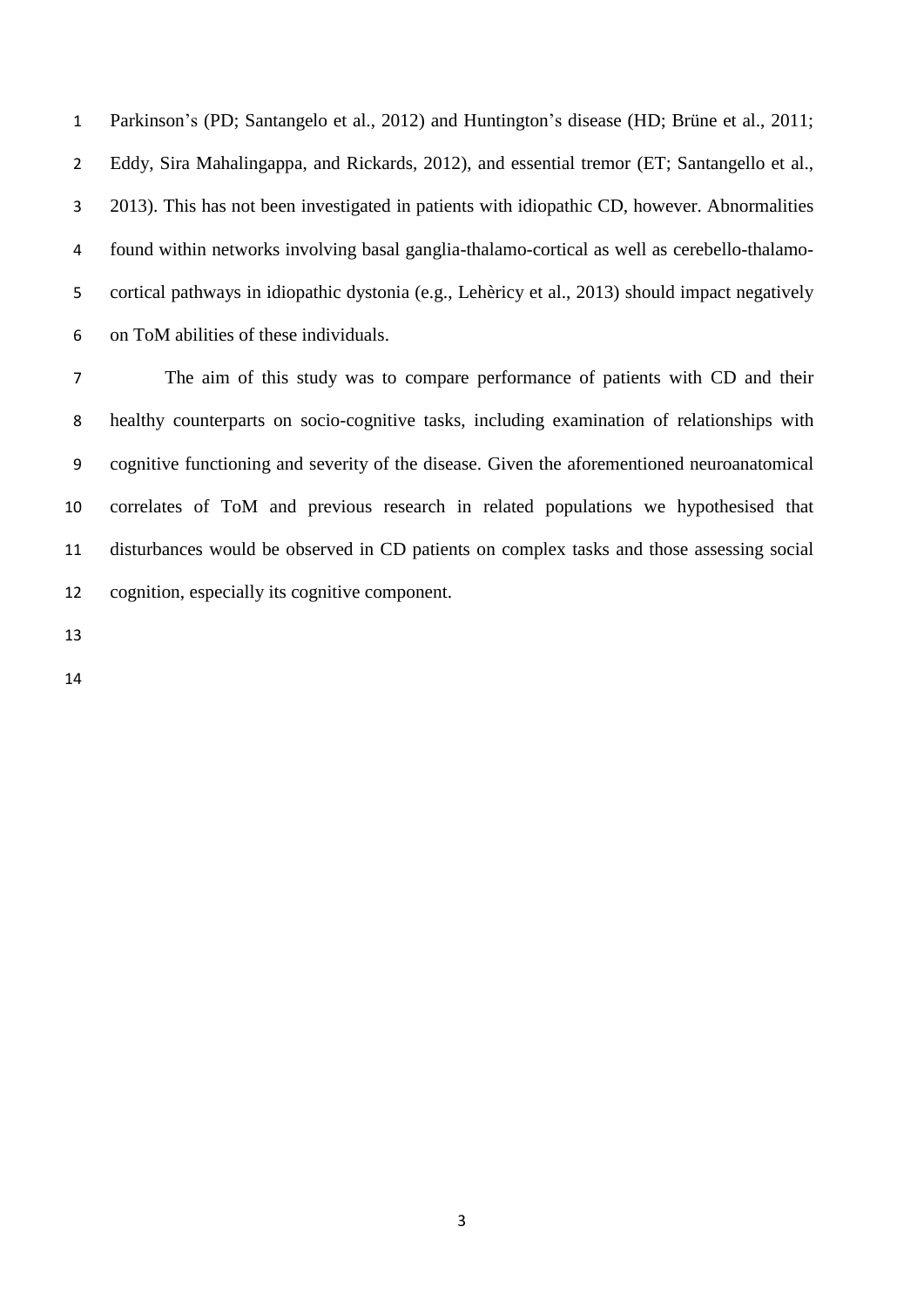#### **Methods**

#### Participants

3 The sample consisted of 25 patients with idiopathic CD (8males;  $M_{\text{age}} = 56.5$ ; SD=12.4; 4 M<sub>education</sub>=13.3; SD=2.8) and 26 age- sex- and education-matched healthy controls (HC; 5 7males; M<sub>age</sub>=56.7; SD=11.9; M<sub>education</sub>=13.3; SD=2.6). The patients were recruited from Movement Disorders Outpatient Clinic at St. Anne's University Hospital, Brno, Czech Republic. To eliminate any confounding effects of depressive symptomatology on cognitive and socio-cognitive performance, we used the Montgomery-Åsberg Depression Rating Scale (MADRS; Montgomery and Åsberg, 1979) to recruit only participants who did not suffer 10 from clinical depression (MADRS  $\leq$  16; see Ketharanathan et al., 2016; M<sub>MADRS</sub>=4.55, SD=4.10). Further exclusion criteria included other forms of dystonia and additional neurological/psychiatric condition. All patients were receiving regular treatment with Botulinum toxin A for at least one year. None of the patients received further medication (anticholinergics, neuroleptics, or benzodiazepines) or deep brain stimulation treatment. Severity of the disease was assessed by experienced neurologist using Toronto Western Spasmodic Torticollis rating scale (TWSTRS; Consky et al., 1990). Average duration of CD was 12.6 years (SD=6.8; range 1-25 years). HCs were recruited via flyers at local community centres. Exclusion criteria constituted neurological and/or psychiatric diagnosis. The study was approved by the Institutional Review Board of the St. Anne's University Hospital, and all participants provided informed consent before taking part in the study.

Materials

 The entire neuropsychological battery was completed during the morning, in a single session 24 that lasted approximately 3 hours.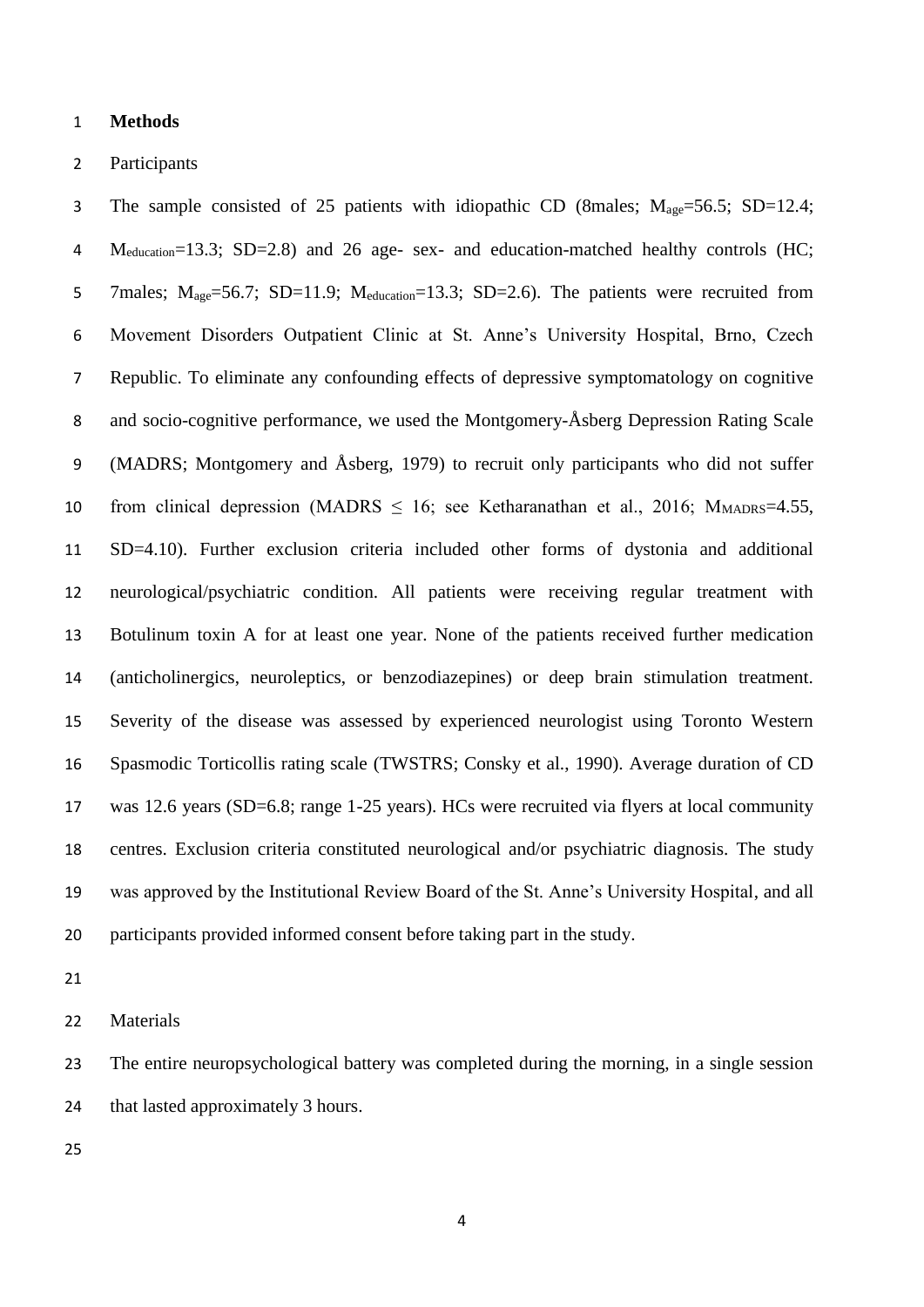### *Cognitive abilities*

 Current cognitive status was assessed by selected subtests from Wechsler Adult Intelligence Scale-Revised (WAIS-R; Wechsler, 1981): Picture Completion (visual perception and attention to detail), Similarities (abstract verbal reasoning and concept formation), Digit- Symbol Coding (cognitive processing speed), and Arithmetic (working memory and numerical reasoning). The word list from Wechsler Memory Scale-III (WMS-III; Wechsler, 1997) was used as a measure of verbal memory, and the interference score from Stroop test calculated according to Chafetz and Matthews (2004) was our index of cognitive control. Visual attention, task switching and planning abilities, executive control, and verbal abilities were tested by both versions of Trail Making Test (TMT; Lezak, 2004), Tower of London (Shallice, 1982), and lexical (phonemic) and semantic verbal fluency tasks (Spreen and Strauss, 2006), respectively.

## *Social cognition*

 The Faux Pas Recognition Test (FPRT) was selected as a measure of cognitive and affective ToM due to its potential to differentiate among populations with neurodegenerative diseases (Bora, Walterfang, and Velakoulis, 2015a). The full version of the test was administered together with self-report methods on related constructs: empathy (Questionnaire of Cognitive and Affective Empathy; QCAE; Reniers et al., 2011) and emotion dysregulation (Difficulties in Emotion Regulation Scale; DERS; Gratz and Roemer, 2004). Both instruments were translated into Czech using a standard procedure of independent forward and backward translation to ensure conceptual equivalency of the items. Final versions of the translated questionnaires were then pre-tested on a large sample of healthy participants (n=255; 88 24 males;  $M_{\text{age}} = 22.5$ ; SD=3.1), which revealed excellent levels of internal consistency (OCAE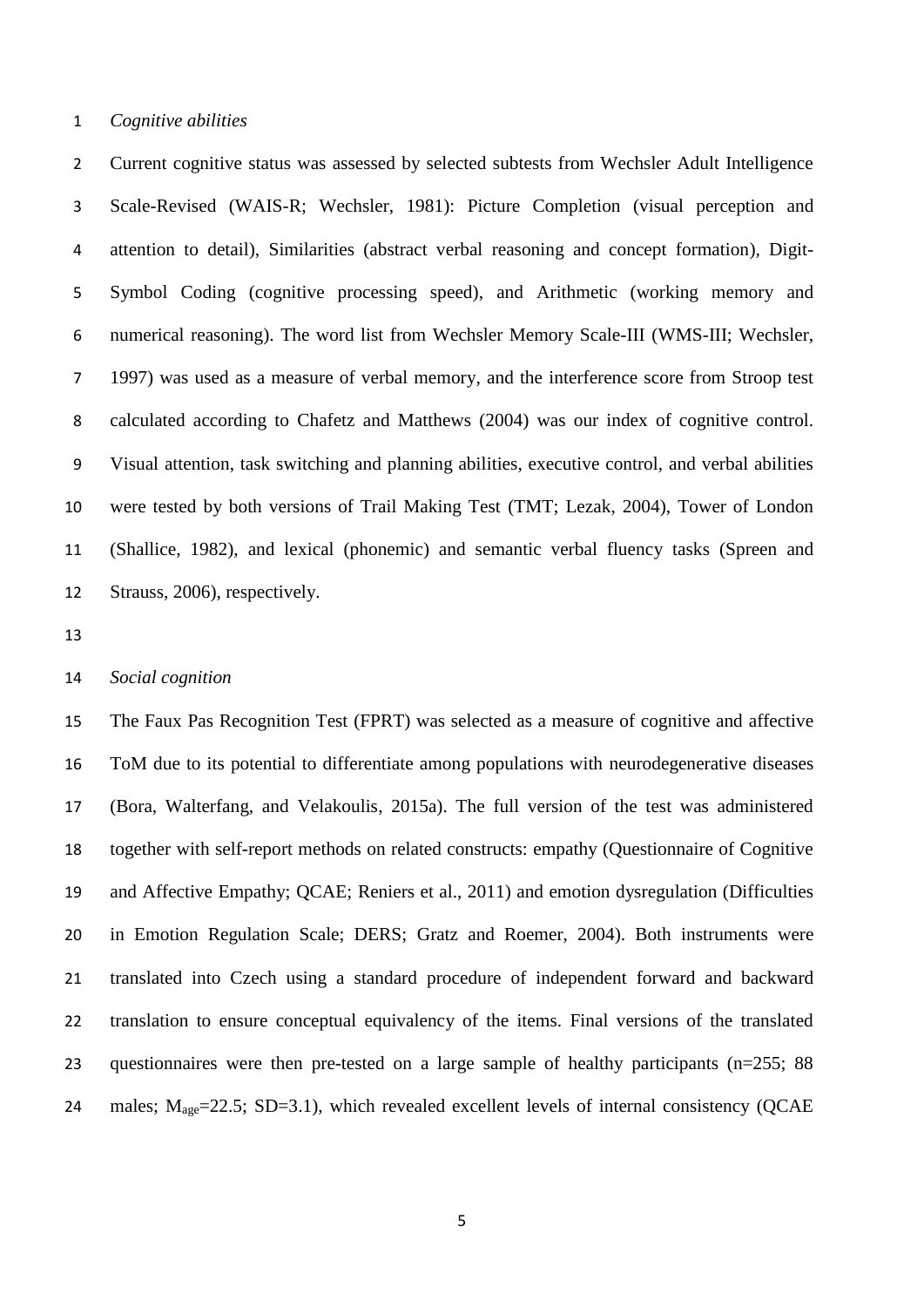1 cognitive:  $\alpha = .87$ ; QCAE affective:  $\alpha = .77$ ; DERS:  $\alpha = .91$ ). No difficulties with clarity or 2 understanding were encountered with the patients themselves.

- 
- 

Cognitive and affective empathy

 The QCAE includes 31 items divided into factors of cognitive and affective empathy: (1) Cognitive empathy is captured by Perspective Taking (seeing things from perspective of the others intuitively) and Online Simulation (effortful understanding of others' perspective by imagining oneself in the situation); (2) Affective empathy consists of Emotion contagion (mirroring of feelings of the others) and Proximal and Peripheral responsivity (affective responsivity in emotionally charged situations within close and detached contexts, respectively). All items are rated on a four-point Likert scale ranging from Strongly Agree to Strongly Disagree.

### Emotion dysregulation

 Over 36 items, DERS measures six aspects of emotion dysregulation: Non-acceptance of emotional responses, difficulties engaging in goal directed behaviour, impulse control difficulties, lack of emotional awareness, limited access to emotion regulation strategies, and lack of emotional clarity. Participants indicate frequency of their difficulties to regulate emotions on a scale ranging from 1 (almost never – 0-10% of time) to 5 (almost always – 91- 100% of time).

#### Theory of Mind

 The FPRT consists of 20 short stories describing everyday interpersonal situations. Participants listen to each story and are asked subsequently to determine whether anyone said something inappropriate of hurtful (i.e. social faux pas; FP). Ten stories include social FP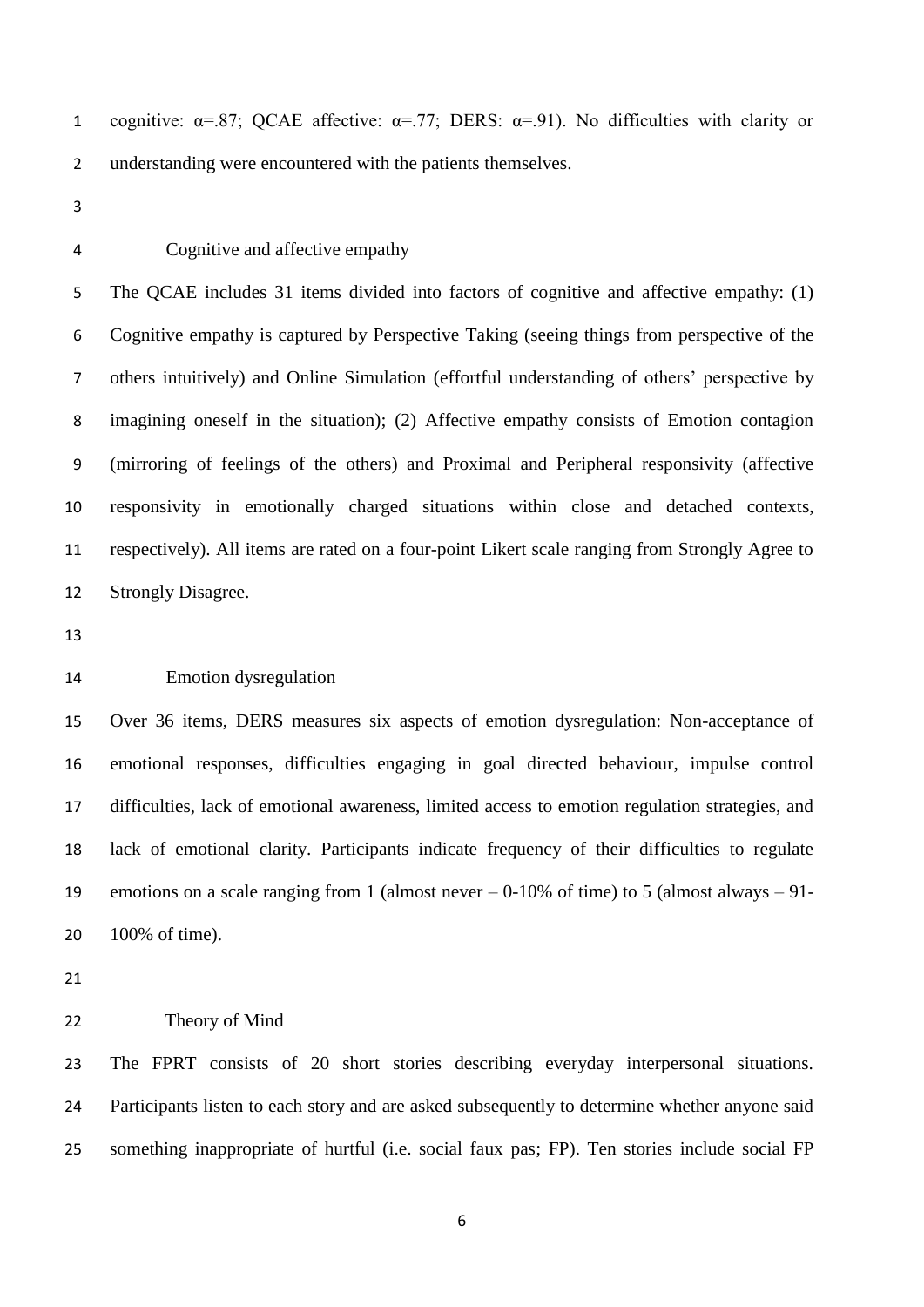(FP+) and 10 control stories describe minor misunderstanding (FP-). ToM abilities are assessed using four scores: (1) FP detection (detection), (2) understanding inappropriateness of described behaviour (inappropriateness), (3) understanding intentions of story characters (intentions), (4) belief about unintentionality of FP (belief), and (5) empathy for story character affected by remark (empathy). The first and last aspect tap into affective ToM, while the rest of the scores represent cognitive ToM (Poletti, Enrici, and Adenzato, 2012). To control for the possible influence of cognitive functions of participants (e.g., attention, working memory), printed stories are available to consult for the entire testing time (without time limit). General comprehension is tested by two questions. Since four FPRT protocols did not contain data for all items, they were excluded from further analyses. FPRT responses were coded by two raters independently, with an excellent level of inter-rater reliability achieved 12  $(k=86)$ .

#### *Data analyses*

 For subsequent analyses, raw scores from WAIS-R and WMS III subtests were transformed into standard (scaled) scores. The rest of the variables are expressed as raw scores. The FPRT scores were calculated according to the test manual (Stone, Baron-Cohen, and Knight, 1998) and interpreted in terms of separate cognitive and affective ToM (see above; Poletti, Enrici, and Adenzato, 2012). Since a majority of the variables violated assumptions of normality, performance of the two groups was compared by means of the Mann-Whitney test, and relationships between the studied variables were calculated using Spearman correlation. Effect size calculation is indicated by *r* (Cohen, 1998). Statistical analyses were performed in SPSS 23.

## **Results**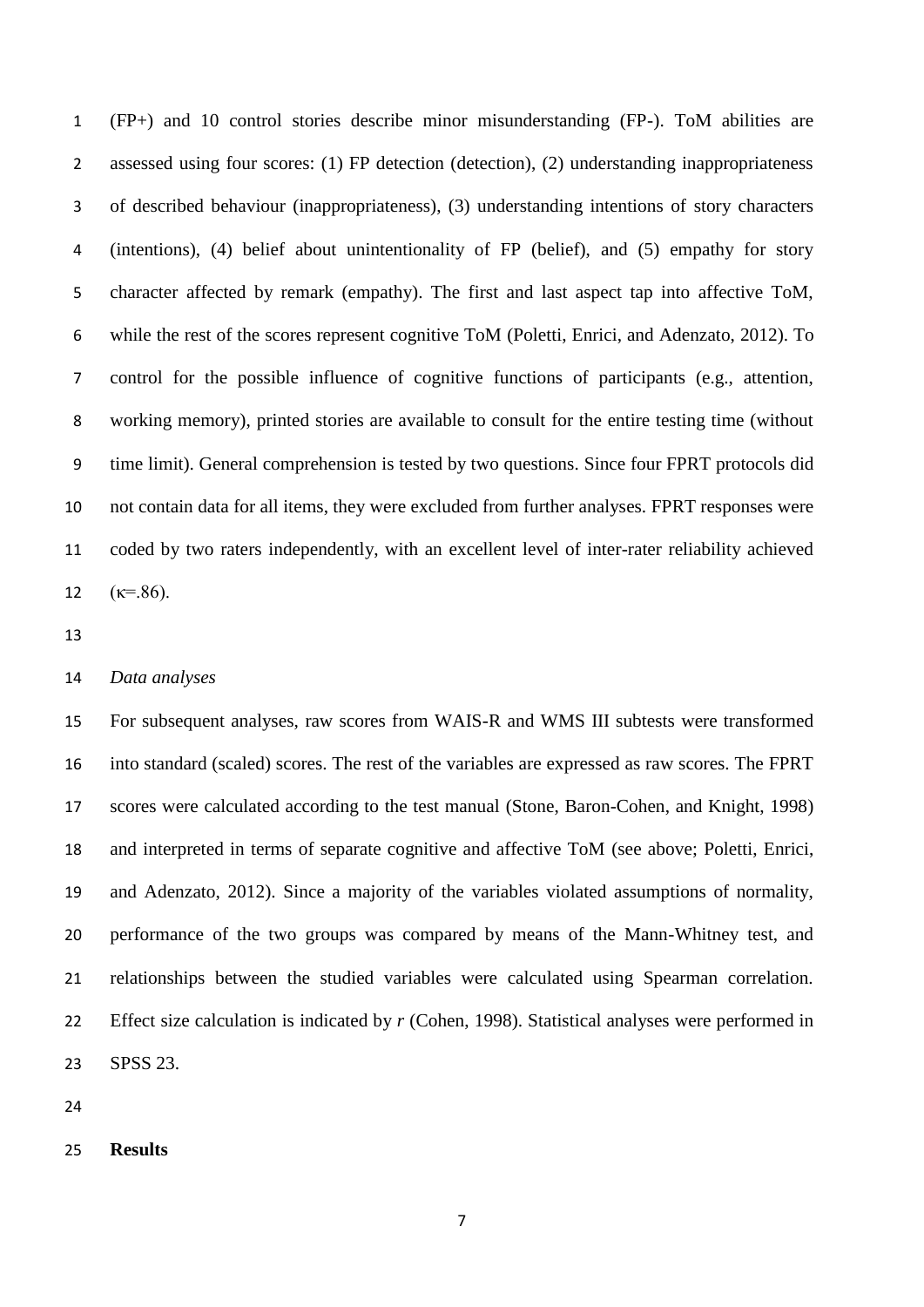## *Cognition*

 Compared with HCs, CD patients performed significantly poorer in majority of WAIS-R subtests: Picture Completion (*U*=186.50; *p*=.008; *r*=.37), Arithmetic (*U*=203.00; *p*=.021; *r*=.32), and Digit-Symbol Coding (*U*=178.00; *p*=.006; *r*=.39).

 In addition, the CD group was significantly slower at both forms of TMT, displaying difficulties in visuomotor speed and attention (TMT A: *U*=179.50; *p*=.006; *r*=.38) and attention distribution and cognitive flexibility (TMT B: *U*=193.00; *p*=.013; *r*=.35). Patients' performance was also significantly worse in lexical and semantic verbal fluency (*U*=129.50; *p<*.001; *r*=.52; and *U*=168.00; *p*=.003; *r*=.42) and Tower of London tasks (*U*=170.50; *p*=.003; *r*=.41). Immediate (*U*=191.00; *p*=.011; *r*=.36) and delayed verbal memory (*U*=174.00; *p*=.004; *r*=.40) were also significantly poorer in the patients; ability to recognize verbal material was, however, comparable in both groups (*p*=.772). Similarly, no differences were found in cognitive control measured by interference score of Stroop test (*p*=.917; for descriptive statistics see Table 1).

- 
- 

# 16 Table 1

*Social cognition*

 There were no differences between the groups in self-reported cognitive and affective 20 empathy (QCAE:  $p=.678$ ;  $p=.713$ ) and emotion regulation (DERS:  $p=.955$ ).

 Actual performance in the FPRT revealed a different pattern of results, however: overall FPRT scores showed that patients performed significantly worse in FP+ (*U*=72.50; *p* <.001; *r*=.63) as well as FP- stories (*U*=119.50; *p* <.001; *r*=.53). In other words, the patients had difficulties not only in identifying and understanding FP accurately when it was present,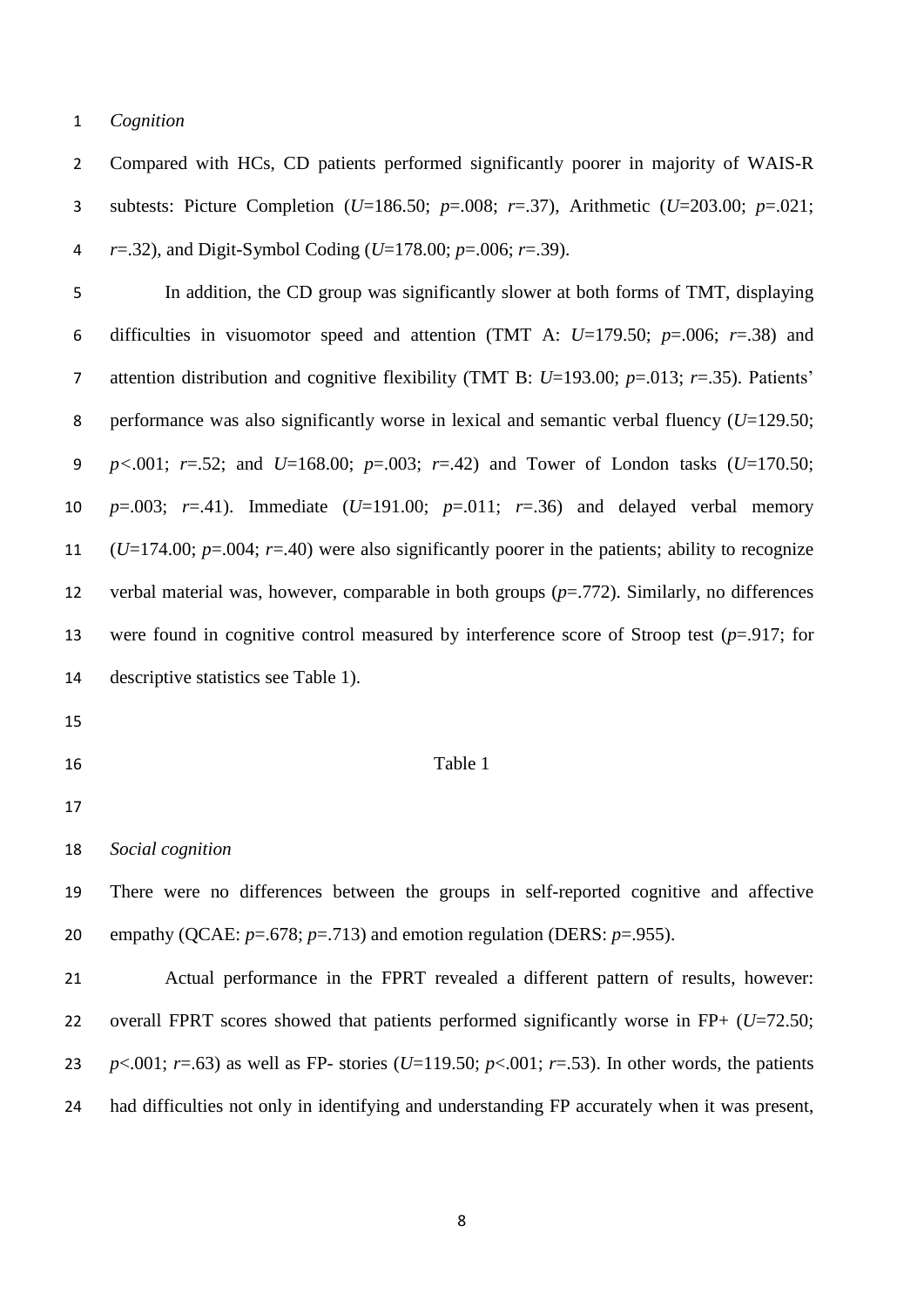but also perceived inappropriate behaviour more frequently than HCs in stories, where no FP actually occurred.

 For FP+ stories, the distinctions between CD patients and controls were significant in both cognitive (inappropriateness: *U*=114.50; *p*<.001; *r*=.51; intentions: *U*=97.00; *p*<.001; *r*=.56; belief: *U*=112.50; *p*<.001; *r*=.51) and affective domains (detection: *U*=120.00; *p*=.001 *r*=.50; empathy: *U*=142.50; *p*=.004; *r*=.43; see Figure 1).

 Next, we analysed relationships between socio-cognitive measures and other relevant variables in our patient group. Neither cognitive nor affective empathy (as measured by QCAE) were related to FPRT performance. Emotion dysregulation indexed by DERS was, however, associated negatively with FP intentions (*ρ*=-.42; *p*=.038). In other words, better emotion regulation was related to a higher belief that FP was unintentional.

 With respect to cognitive status, patients who achieved higher scores in cognitive aspects of ToM – namely, FP intentions and belief – performed significantly better in Arithmetic subtest (*ρ*=.61, *p*=.001; *ρ*=.55; p=.005). The former FP score was also related 15 positively to semantic verbal fluency  $(\rho = .51, p = .009)$ .

 Finally, there was no relationship between severity of CD as defined by TWSTRS and any aspect of cognitive or socio-cognitive functioning (*p*>.09). We observed, however, association of CD duration and FP inappropriateness (*ρ*=-.49*; p*=.014).

- 
- 20 Figure 1
- 
-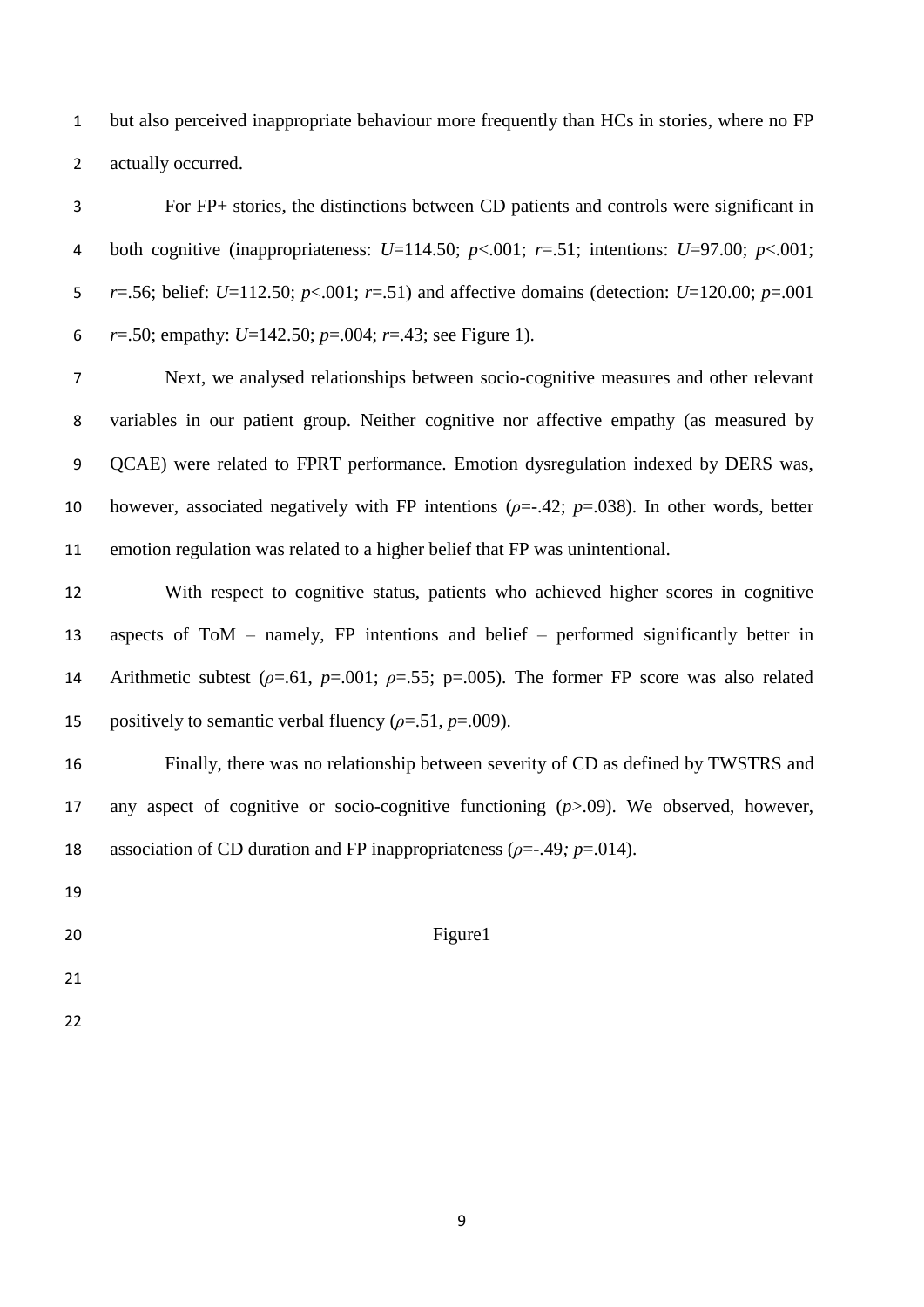## **Discussion**

 The aim of this study was to add to an existing literature on the non-motor symptomatology of idiopathic isolated CD by examining cognitive status and social cognition in this population.

 The most important finding is a considerable decrease of performance in both aspects of ToM identified in non-depressed CD patients compared with HCs. These impairments were significant for all scores, but the largest differences were detected in cognitive component of FPRT – namely, understanding intentions of story characters. When asked about character's intentions *("Why do you think they said it?"*), correct answer should express understanding that the main character did not know or realise something. The CD patients quite frequently provided answers that indicated deliberate behaviour (*e.g. "He was rude and tactless.", "She was jealous and wanted to make her friend upset.", "He was showing off."),* failing to realize that the character said something awkward only because they were not aware of an important detail in that particular situation. Such answers have been reported in patients with frontal lobe impairment (e.g. Gregory et al., 2002).

 Interestingly, misinterpretation of social signals was observed in both FP+ and FP- stories. Apart from poorer understanding of individual aspects of social FP, our patients also demonstrated difficulties in interpreting minor social conflicts in otherwise neutral contexts. This cannot be interpreted as a direct consequence of poorer cognitive abilities, however, since the stories were available in front of all participants for the entire testing time. Corresponding errors have been observed in patients with other neurological and neuropsychiatric diagnoses such as HD (Eddy and Rickards, 2015), frontotemporal dementia (Gregory et al., 2002), and Asperger Syndrome (Zalla et al., 2009).

 Poorer performance of the patient group in FPRT was in contrast to the data on self- reported cognitive and affective empathy and emotion dysregulation, where patients and controls scored similarly. This particular pattern of results – that is, a decline in both aspects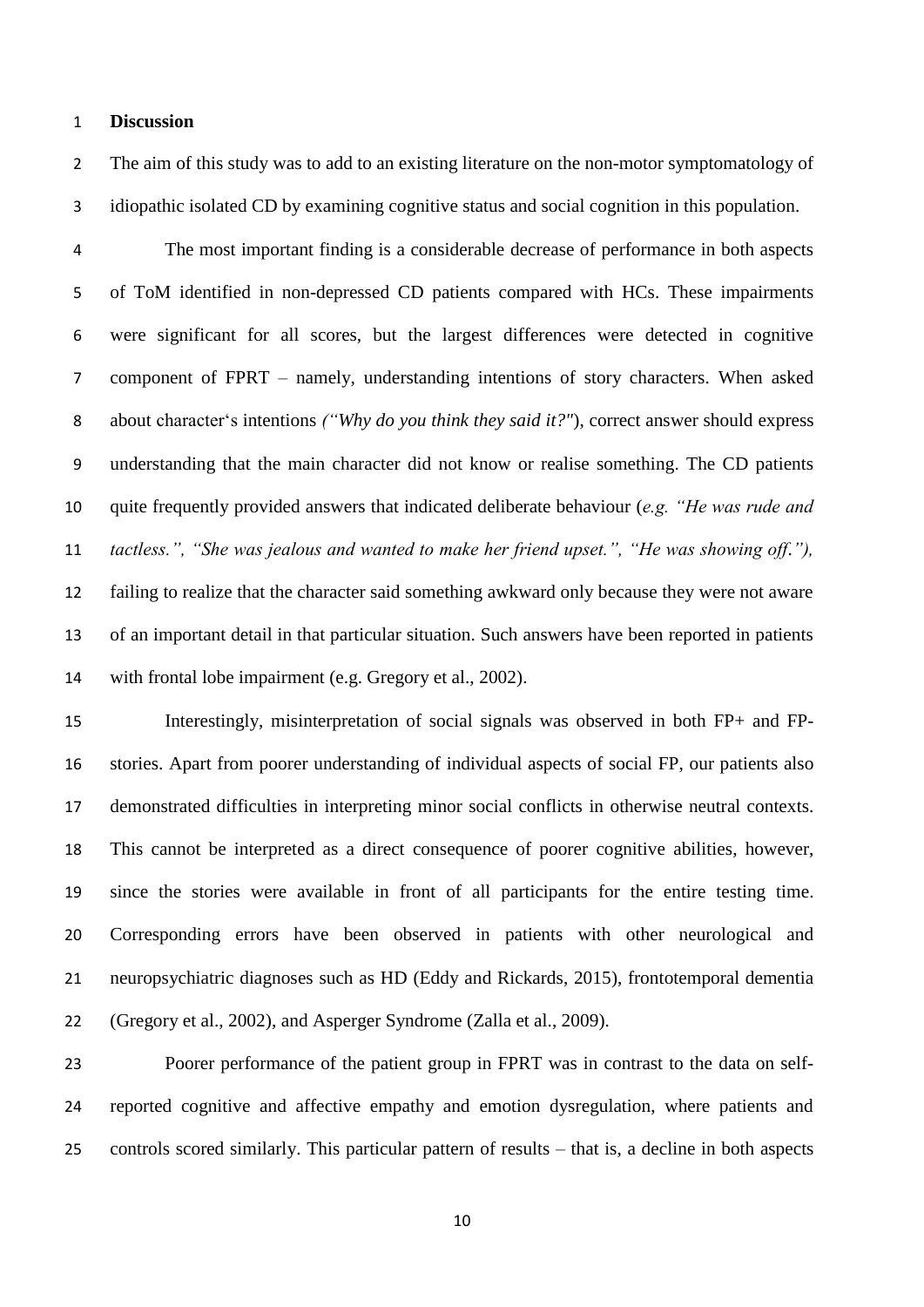of ToM in patients but comparable levels in self-report – might be associated with reduced emotional awareness, interoception, or alexithymia (see Moriguchi et al., 2006). Since current knowledge on the structure of social cognition remains limited (Happé, Cook, & Bird, 2017), the relationship between higher and lower levels of socio-cognitive abilities need to be investigated further in future research. Alexithymia is often measured only via self-report (e.g., TAS-20), which might not yield reliable data owing to the possibility of poor emotional introspection in these patients. Furthermore, most recent research shows that there might be two dissociable aspects in alexithymia – affective anomia and affective agnosia (Lane et al., 2015). Any association between ToM and alexithymia should be therefore addressed using other measures such as the Levels of Emotional Awareness Scale (Lane et al., 1990) or the Modified Beth Israel Questionnaire (Taylor, Bagby, and Parker, 1997).

 A decline in socio-cognitive abilities and ToM especially is well-documented in other movement disorders involving the basal ganglia (Poletti, Enrici, and Adenzato, 2012; Bora, Walterfang, and Velakoulis, 2015b), but the majority of published studies do not distinguish between affective and cognitive component of FPRT. Moreover, the manner of scoring of this test varies, so it is relatively problematic to determine which aspect – when considering FPRT in particular – is impaired more severely. Using different socio-cognitive tasks, existing evidence seems to point largely in the direction of cognitive ToM being affected in ET and PD (Santangelo et al., 2013; Poletti, Enrici, and Adenzato, 2012), although most recent studies show deficits also in affective ToM for PD patients (Adenzato and Poletti, 2013; Bora, Walterfang, and Velakoulis, 2015b). Additionally, both components seem to be impaired in HD (Brüne et al., 2011; Eddy, Sira Mahalingappa, and Rickards, 2012). Abnormal performance in ToM tasks manifests in neurological populations very early in the course of disease (Adenzato and Poletti, 2013; Eddy and Rickards, 2015) and tends to get more pronounced over time (Poletti, Enrici, and Adenzato 2012).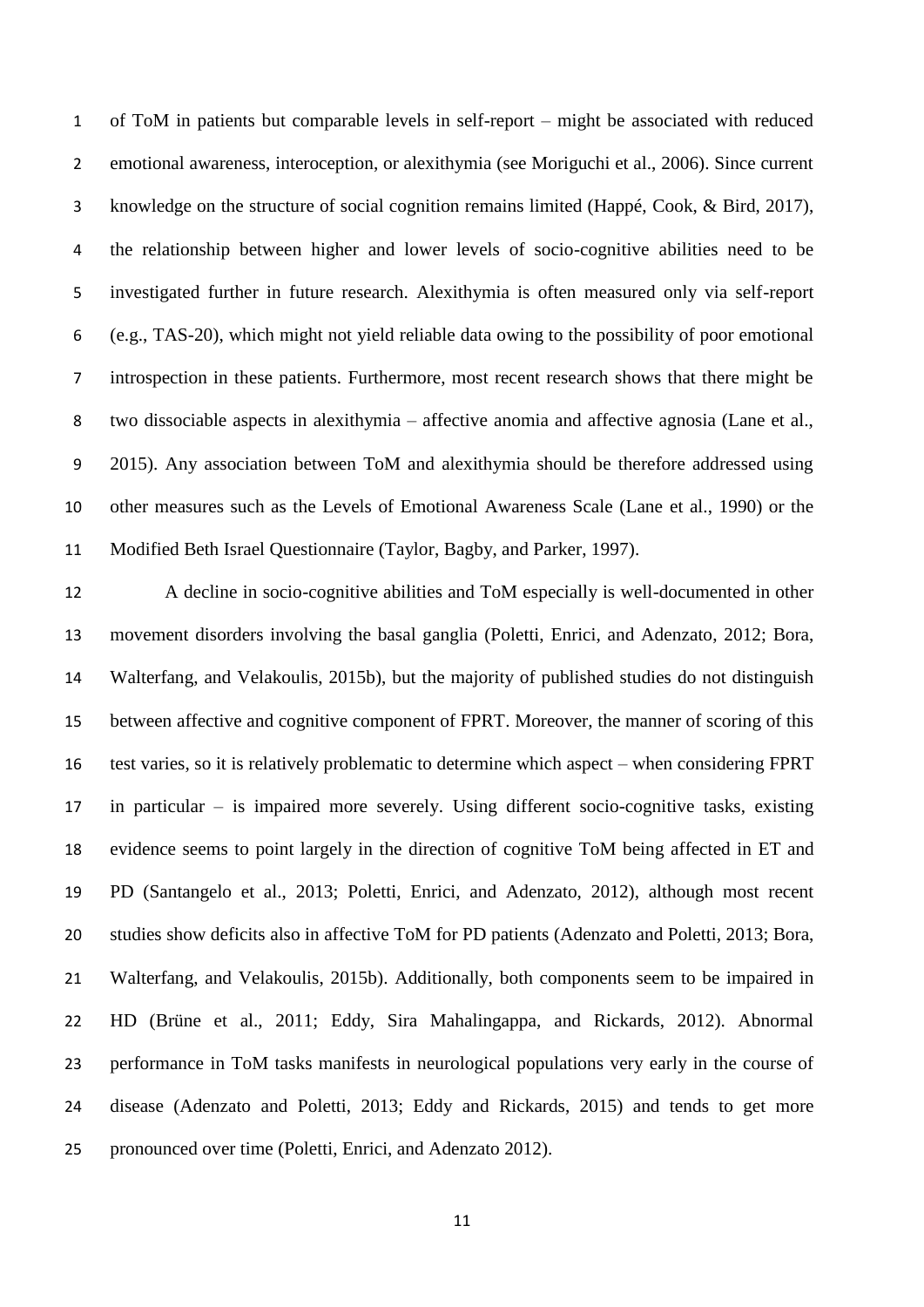Regarding cognitive status, significantly worse performance of CD patients was shown in attention, set-shifting capacity, working memory, processing speed, planning, verbal memory and verbal fluency in particular. Similar patterns of cognitive impairments have been reported already in patients with focal dystonia and specifically CD (Lange et al., 2016; Romano et al., 2014). Furthermore, cognitive decline was not associated with severity of the disease, as corroborated previously by studies with similar study samples (Alemán, de Erausquin, and Micheli, 2009; Romano et al., 2013).

 Although the relationship between social cognition and executive function in populations with neurodegenerative diseases is still a subject of ongoing discussion (Poletti Enrici, and Adenzato 2012; Adenzato and Poletti 2013; Eddy et al., 2013), some studies do report poorer social cognition in individuals with compromised executive function; for instance, verbal fluency appears to be associated with social cognition reliably in patients with PD, ET, and HD (Bora, Walterfang, and Velakoulis 2015b; Santangelo et al., 2013; Eddy, Sira Mahslingappa, and Rickards, 2012), and working memory demands seem to reduce errors made by PD patients on false-belief task (Eddy et al., 2013). This association was confirmed also in our sample, with patients' cognitive ToM related positively to working memory and verbal semantic fluency.

 Observed results fit with the neuroanatomical correlates of CD, which points towards network-level disturbance encompassing multiple systems – not only cortico-basal-ganglia- thalamo-cortical- but also cortico-ponto-cerebello-thalamo-cortical loops with a recent focus on the role of cerebellum (Filip, Lungu, and Bareš, 2013; Lehèricy et al., 2013). Altered functioning of these large-scale circuits explains not only motor symptomatology, but also impairments in cognition and social cognition; it is becoming increasingly obvious that structures traditionally associated with motor processing such as basal ganglia and cerebellum are involved in numerous aspects of social cognition (Kemp et al., 2013; Van Overwalle &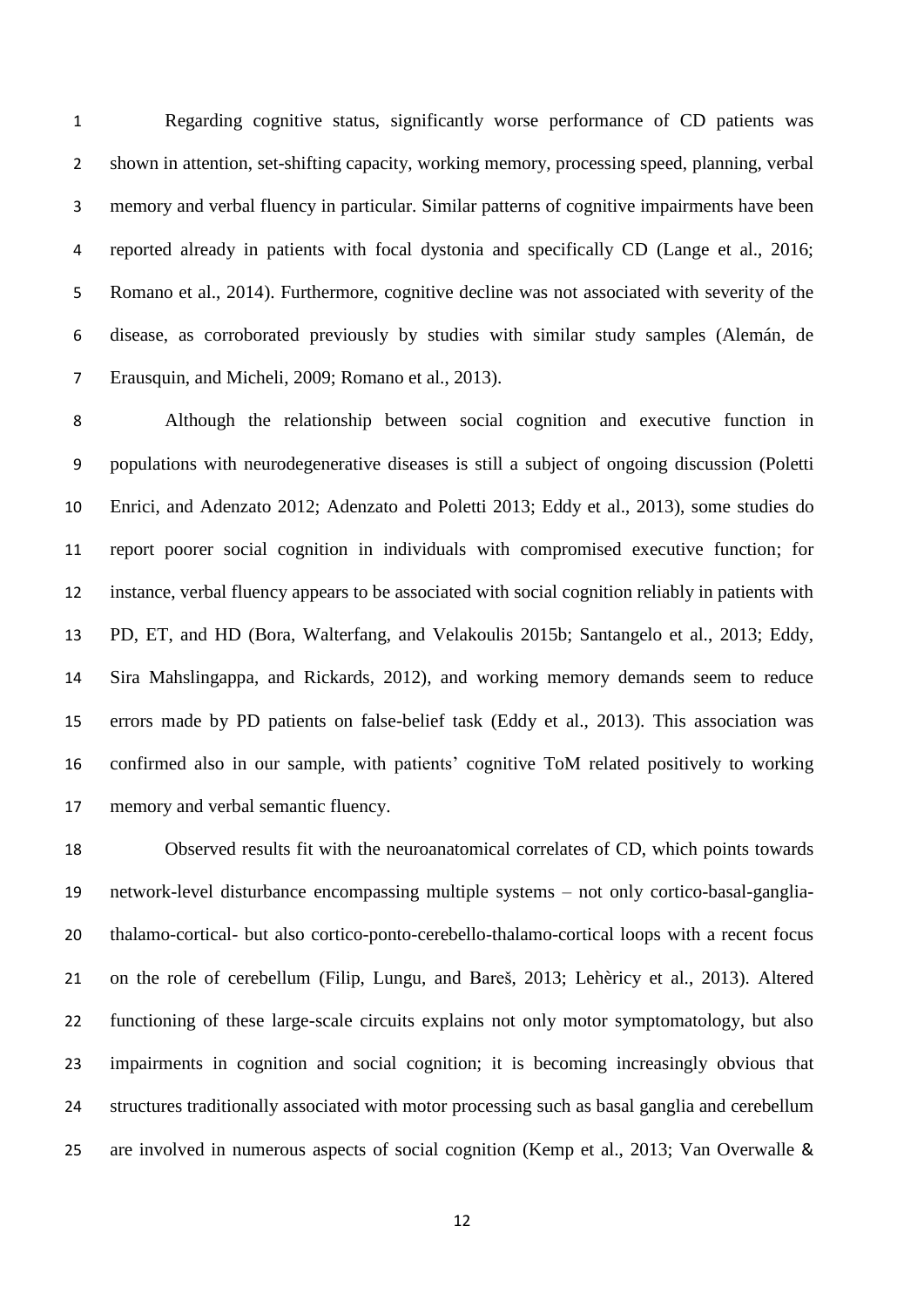Mariën, 2016). More specifically, decline in ToM as well as executive function in CD patients might be related to disturbances in fronto-striatal circuits implicated in CD (Kemp et al., 2013). We observed the largest differences in the cognitive component of ToM, which is thought to be processed by dorsolateral prefrontal cortex and dorsal striatum among other regions (Poletti, Enrici and Adenzato, 2012). This corresponds with neuroimaging data of idiopathic dystonia that points toward dysfunction in the putamen and caudate nucleus (e.g., Lehèricy et al., 2013). Further, grey matter changes in CD were reported in the cingulate cortex and precuneus (Piccinin et al., 2015) – additional brain regions implicated in ToM processing.

 This is the first study to report disturbances in social cognition in patients with CD. Although we have investigated a relatively small sample, we observed medium to large effect sizes for differences in cognitive and socio-cognitive abilities. Since our clinical sample was defined specifically to comprise patients with CD without clinically significant depressive symptomatology, however, the extent to which our results can be generalised to the population of CD patients in whom depression is of high incidence (e.g. Stamelou et al., 2012) or other dystonia subtypes is unknown. Secondly, because our sample included patients with a range of disease durations our data offer no insights into socio-cognitive difficulties in various stages of CD. However, our correlations suggest that socio-cognitive decline might be worsening with longer disease duration. Poor performance on the social-cognitive task we have revealed was associated with working memory and semantic verbal fluency, but not with severity of the disease. Another question worth investigating in the future is whether the decline in ToM we have observed impacts upon the quality of life in CD patients. Although depressive symptoms, disease-related pain and disability are among the most important predictors of quality of life in the CD population (Kuyper et al., 2011; Stamelou et al., 2011; Smit et al., 2016), difficulties in social interaction are also likely to contribute to worsened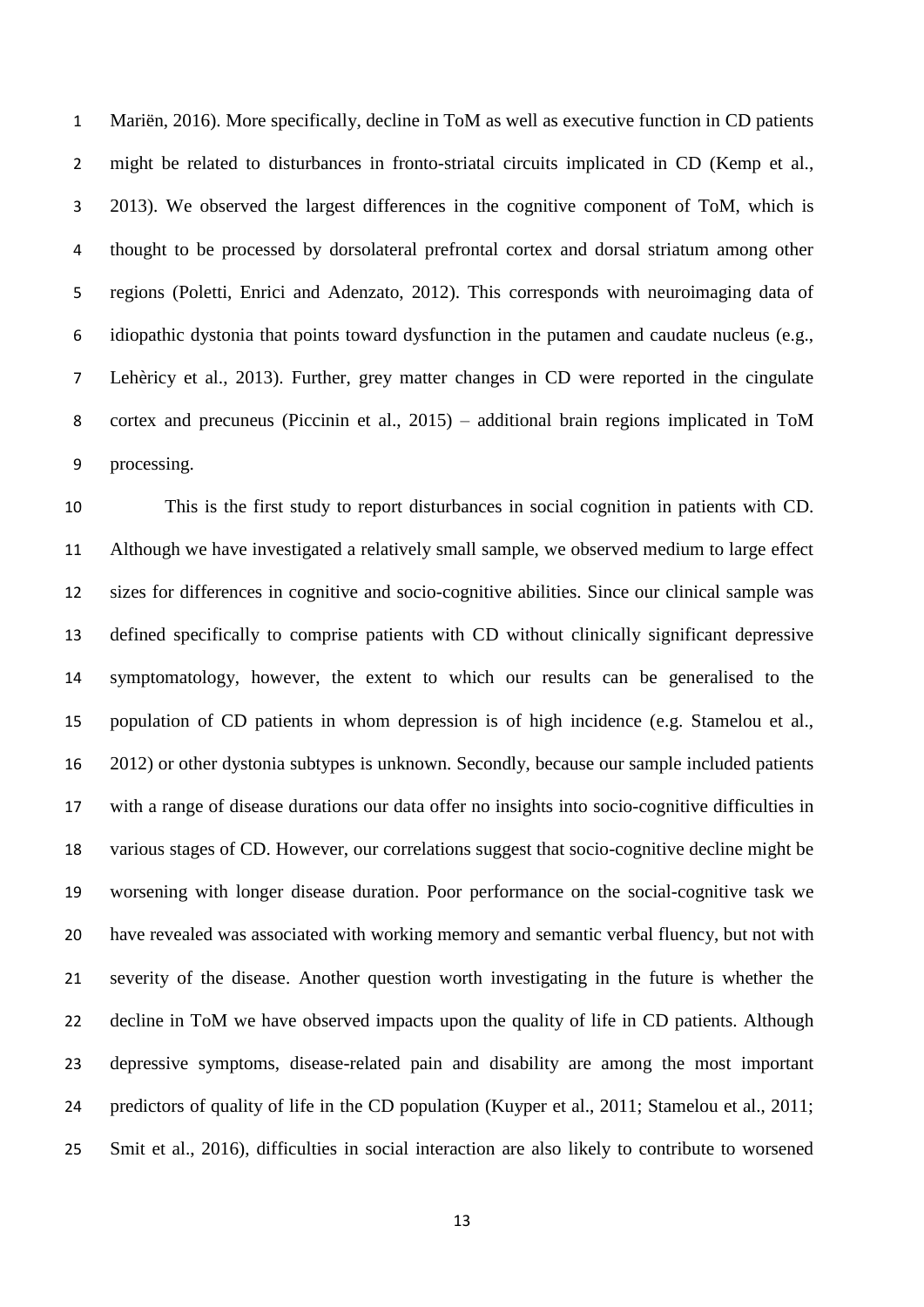quality of life. Since we did not administer any measure on health-related quality of life, no inferences can be made with regard to this relationship on the basis of our data. Current research in similar neurodegenerative diseases is inconclusive; while some studies report difficulties in cognitive ToM being associated with poorer quality of life (Santangelo et al.,2012), others report no such relationship (e.g., Santangelo et al., 2013). As mentioned above, our data do seem to suggest that the patients with CD might not be aware of their difficulties in social interaction. As such, it is worth investigating reports of social interactions and quality of life not only from the patients themselves, but also from their relatives or close friends.

 Future studies are required to replicate our findings on larger samples consisting of patients with and without depressive symptomatology, and to investigate additional socio- cognitive aspects, their relationship with cognition, and the neural basis of these disturbances. Incorporating socio-cognitive tasks into routine neuropsychological assessment might help to understand challenges in every-day functioning of affected individuals and their families (Adenzato and Poletti 2013).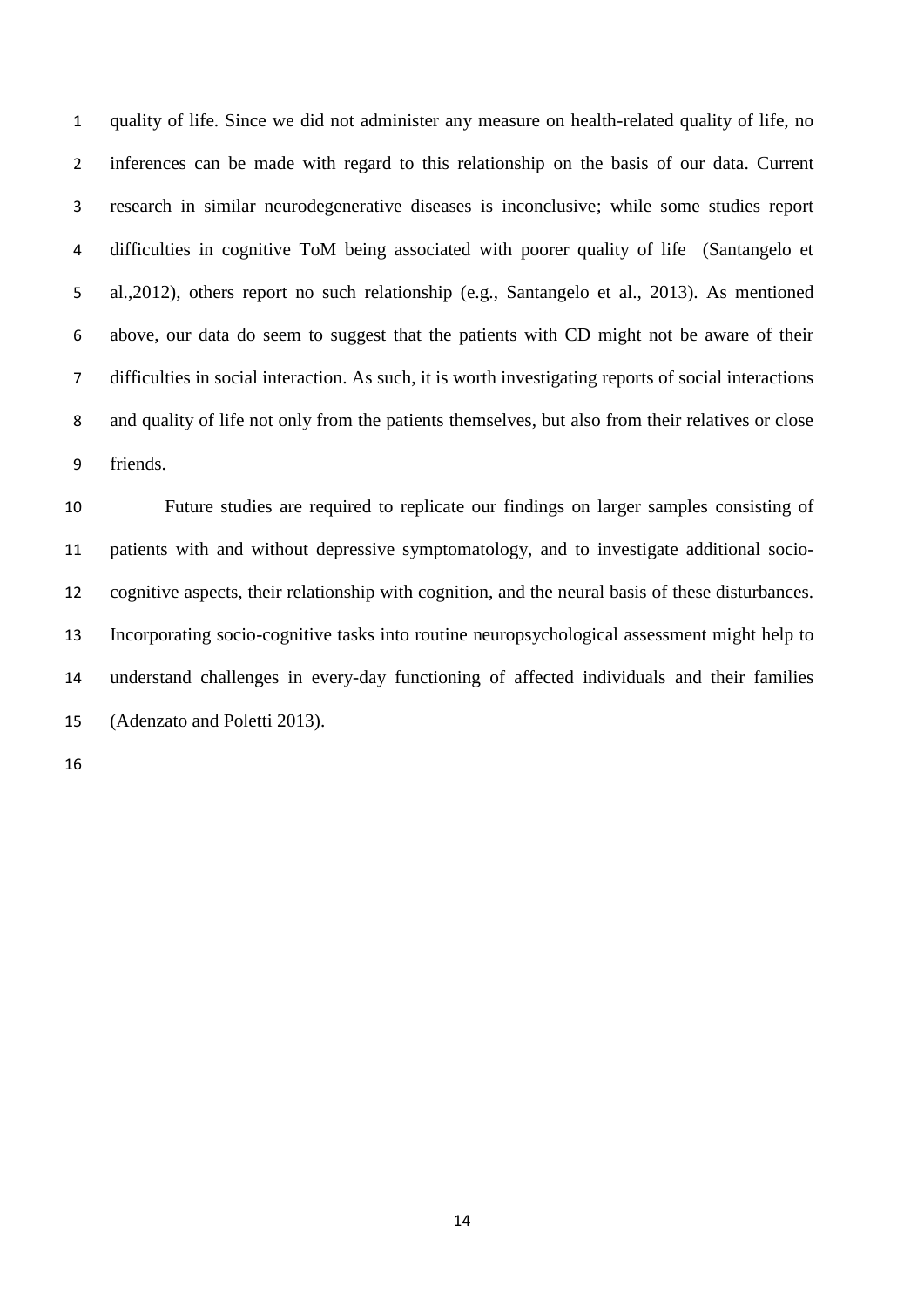## **References**

- Abu-Akel A Shamay-Tsoory S. (2011) Neuroanatomical and neurochemical bases of theory of mind. Neuropsychologia, 49(11), 2971-2984.
- Adenzato M, Poletti M. (2013) Theory of Mind abilities in neurodegenerative diseases: An update and a call to introduce mentalizing tasks in standard neuropsychological assessments. Clin Neuropsychiatry 10(5):226.
- Albanese A, Bhatia K, Bressman SB, DeLong MR, Fahn S, Fung VS, ... & Lang AE. (2013) Phenomenology and classification of dystonia: a consensus update. Mov Disord 28(7): 863-873.
- Alemán GG, de Erausquin GA, Micheli F. (2009) Cognitive disturbances in primary blepharospasm. Mov Disord 24(14):2112-2120.
- Avanzino L, Tinazzi M, Ionta S, Fiorio M. (2015) Sensory-motor integration in focal dystonia. Neuropsychologia 79:288-300.
- Battistella G, Termsarasab P, Ramdhani RA, Fuertinger S, Simonyan K. (2015) Isolated Focal Dystonia as a Disorder of Large-Scale Functional Networks. Cereb Cortex bhv313.
- Bora E, Walterfang M, Velakoulis D. (2015a) Theory of mind in behavioural-variant frontotemporal dementia and Alzheimer's disease: a meta-analysis. J Neurol Neurosurg Psychiatry 86(7):714-719.
- Bora E, Walterfang M, Velakoulis D. (2015b) Theory of mind in Parkinson's disease: A metaanalysis. Behav Brain Res 292:515-520.
- Brüne M, Blank K, Witthaus H, Saft C. (2011) "Theory of mind" is impaired in Huntington's disease. Mov Disord 26(4):671–678.
- Cohen J. (1998) Statistical power analysis for the behavioral sciences (2nd ed.) Hillsdale, NJ: Erlbaum.
- Consky ES, Basinski A, Belle L, Ranawaya R, Lang AE. (1990) The Toronto Western Spasmodic Torticollis Rating Scale (TWSTRS): assessment of validity and inter-rater reliability. Neurology 40(Suppl 1):445.
- Conte A, Berardelli I, Ferrazzano G, Pasquini M, Berardelli A, Fabbrini G. (2016) Non-motor symptoms in patients with adult-onset focal dystonia: sensory and psychiatric disturbances. Parkinsonism Relat Disord 22:S111-114.
- Chafetz MD, Matthews LH. (2004) A new interference score for the Stroop test. Arch Clin Neuropsychol 19(4):555-567.
- Eddy CM, Sira Mahalingappa S, Rickards HE. (2012) Is Huntington's disease associated with deficits in theory of mind?. Acta Neurol Scand 126(6):376-383.
- Eddy CM, Rickards HE. (2015) Theory of mind can be impaired prior to motor onset in Huntington's disease. Neuropsychology 29(5):792.
- Eddy CM, Beck SR, Mitchell IJ, Praamstra P, Pall HS. (2013) Theory of mind deficits in Parkinson's disease: a product of executive dysfunction?. Neuropsychology 27(1):37.
- Filip P, Lungu OV, Bareš M. (2013) Dystonia and the cerebellum: a new field of interest in movement disorders?. Clin Neurophysiol 124(7):1269-1276.
- Frith U, Frith CD. (2003) Development and neurophysiology of mentalizing. Philos. Trans. R. Soc. Lond. Ser. B 358, 459–473.
- Gratz KL, Roemer L. (2004) Multidimensional assessment of emotion regulation and dysregulation: Development, factor structure, and initial validation of the difficulties in emotion regulation scale. J Psychopathol Behav Assess 26(1):41-54.
- Gregory C, Lough S, Stone V, Erzinclioglu S, Martin L, Baron-Cohen S, Hodges JR. (2002) Theory of mind in patients with frontal variant frontotemporal dementia and Alzheimer's disease: theoretical and practical implications. Brain 125(4):752-764.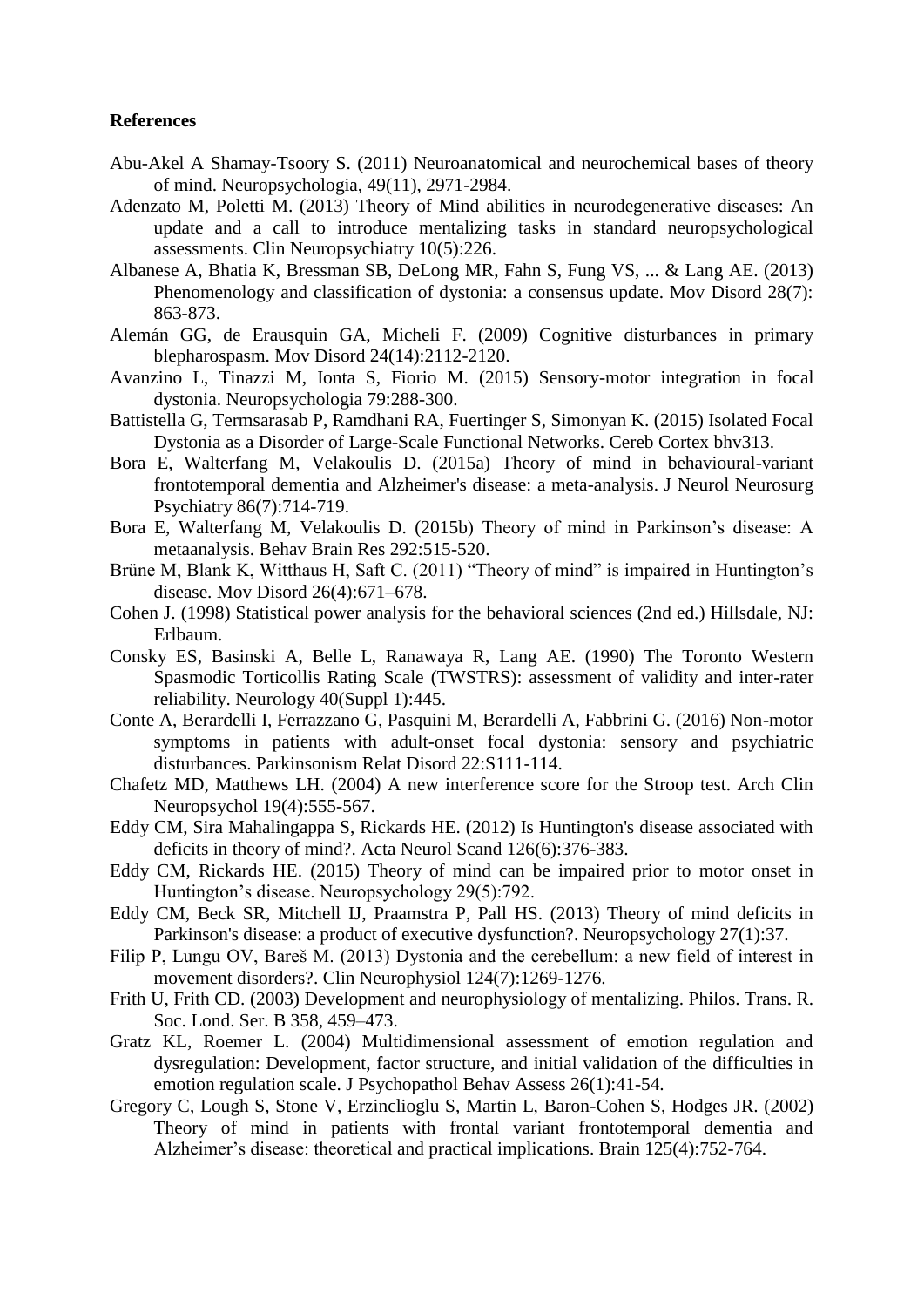- Happé F, Cook JL, Bird G. (2017) The structure of social cognition: In (ter) dependence of sociocognitive processes. Annual Review of Psychology, 68, 243-267.
- Kemp J, Berthel MC, Dufour A, Despres O, Henry A, Namer IJ, Musacchio M, Sellal F. (2013) Caudate nucleus and social cognition: neuropsychological and SPECT evidence from a patient with focal caudate lesion. Cortex 49(2):559-571.
- Ketharanathan T, Hanwella R, Weerasundera R, de Silva, VA (2016) Diagnostic validity and factor analysis of Montgomery-Asberg Depression Rating Scale in Parkinson disease population. Journal of geriatric psychiatry and neurology, 29(3), pp.115-119.
- Klingelhoefer L, Martino D, Martinez-Martin P, Sauerbier A, Rizos A, Jost W, Warner TT, Chaudhuri KR. (2014) Nonmotor symptoms and focal cervical dystonia: observations from 102 patients. Basal Ganglia 4(3):117-120.
- Kuyper DJ, Parra V, Aerts S, Okun MS, Kluger BM. (2011) Nonmotor manifestations of dystonia: a systematic review. Mov Disord 26(7):1206-1217.
- Montgomery SA, Åsberg, MA (1979) A new depression scale designed to be sensitive to change. The British journal of psychiatry, 134(4), 382-389.
- Moriguchi Y, Ohnishi T, Lane RD, Maeda M, Mori T, Nemoto K, Matsuda H, Komaki G. (2006) Impaired self-awareness and theory of mind: an fMRI study of mentalizing in alexithymia. Neuroimage, 32(3), 1472-1482.
- Lane RD, Quinlan DM, Schwartz GE, Walker PA, Zeitlin SB. (1990) The Levels of Emotional Awareness Scale: A cognitive-developmental measure of emotion. Journal of personality assessment, 55(1-2), 124-134.
- Lane RD, Hsu CH, Locke DE, Ritenbaugh C, Stonnington CM. (2015) Role of theory of mind in emotional awareness and alexithymia: Implications for conceptualization and measurement. Consciousness and cognition, 33, 398-405.
- Lange F, Seer C, Salchow C, Dengler R, Dressler D, Kopp B. (2016) Meta-analytical and electrophysiological evidence for executive dysfunction in primary dystonia. Cortex 82:133-146.
- Lehéricy S, Tijssen MA, Vidailhet M, Kaji R, Meunier S. (2013) The anatomical basis of dystonia: current view using neuroimaging. Mov Disord 28(7):944-957.
- Lezak MD. (2004) Neuropsychological assessment. Oxford University Press, USA.
- Pillon B, Ardouin C, Dujardin K, Vittini P, Pelissolo A, Cottencin OE, Vercueil L, Houeto JL, Krystkowiak P, Agid Y, Destée A. (2006) Preservation of cognitive function in dystonia treated by pallidal stimulation. Neurology 66(10):1556-1558.
- Piccinin CC, Piovesana LG, Santos MC, Guimarães RP, De Campos BM, Rezende TJ, Campos LS, Torres FR, Amato-Filho AC, França Jr MC, Lopes-Cendes I. (2015) Diffuse decreased gray matter in patients with idiopathic craniocervical dystonia: a voxel-based morphometry study. Frontiers in neurology, 5, p.283.
- Poletti M, Enrici I, Adenzato M. (2012) Cognitive and affective Theory of Mind in neurodegenerative diseases: neuropsychological, neuroanatomical and neurochemical levels. Neurosci Biobehav Rev 36(9):2147-2164.
- Quartarone A, Hallett M. (2013) Emerging concepts in the physiological basis of dystonia. Mov Disord 28(7):958-967.
- Reniers RL, Corcoran R, Drake R, Shryane NM, Völlm BA. (2011) The QCAE: A questionnaire of cognitive and affective empathy. J Pers Assess 93(1):84-95.
- Romano R, Bertolino A, Gigante A, Martino D, Livrea P, Defazio G. (2014) Impaired cognitive functions in adult-onset primary cranial cervical dystonia. Parkinsonism Relat Disord 20(2):162-165.
- Santangelo G, Vitale C, Trojano L, Errico D, Amboni M, Barbarulo AM, Grossi D, Barone P. (2012) Neuropsychological correlates of theory of mind in patients with early Parkinson's disease. Mov Disord 27:98–105.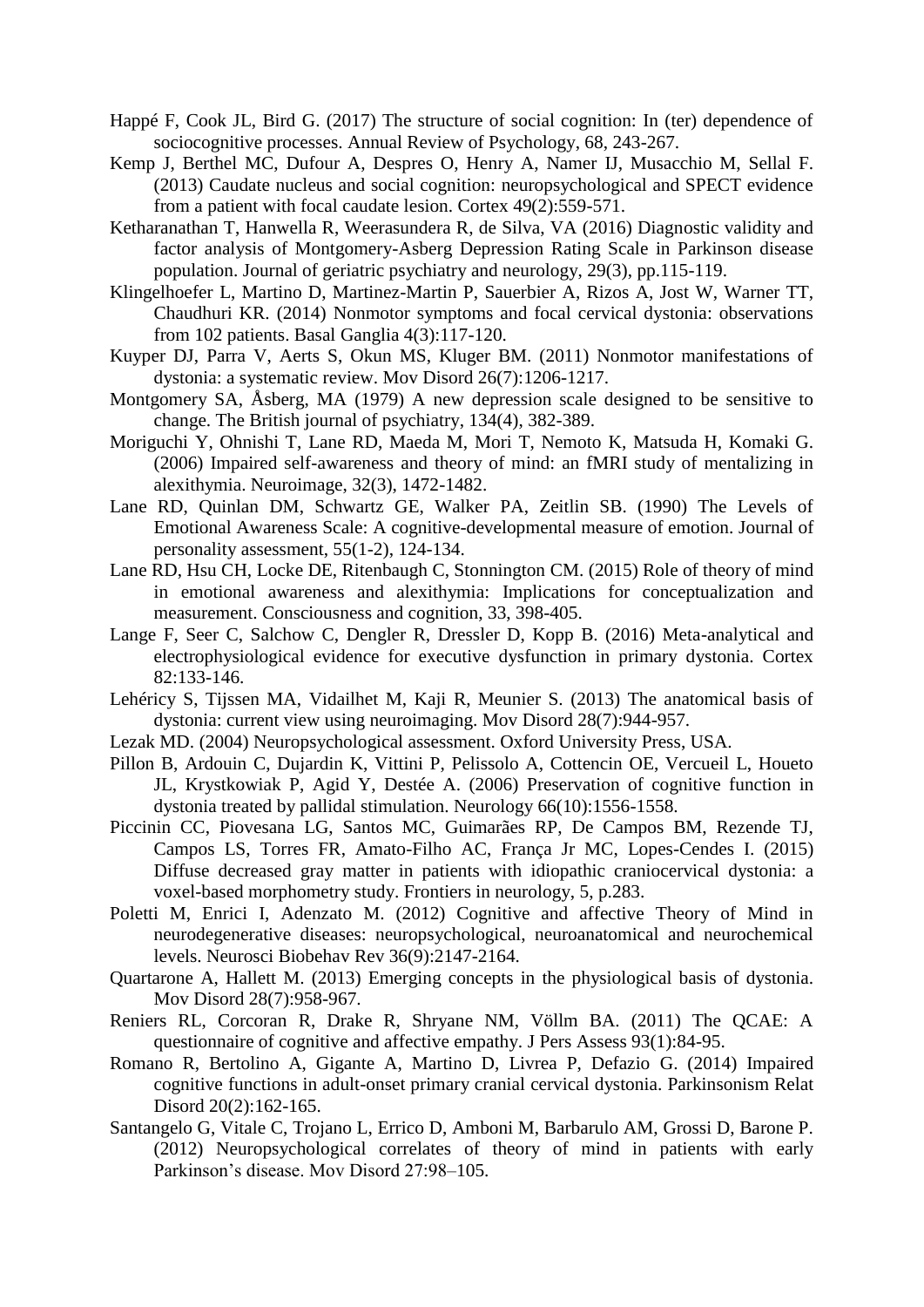- Santangelo G, Trojano L, Barone P, Errico D, Improta I, Agosti V, Grossi D, Sorrentino G, Vitale C. (2013) Cognitive and affective theory of mind in patients with essential tremor. J Neurol 260(2):513-520.
- Scott RB, Gregory R, Wilson J, Banks S, Turner A, Parkin S, Giladi N, Joint C, Aziz T. (2003) Executive cognitive deficits in primary dystonia. Mov Disord 18(5):539-550.
- Shallice, T. (1982) Specific impairments of planning. Philos Trans R Soc Lond B Biol Sci 298(1089):199–209.
- Smit M, Kuiper A, Han V, Jiawan VC, Douma G, van Harten B, et al. (2016) Psychiatric comorbidity is highly prevalent in idiopathic cervical dystonia and significantly influences health-related quality of life: Results of a controlled study. Parkinsonism Relat Disord 30:7-12.
- Spreen O, Strauss E. (2006) A compendium of neuropsychological tests: Administration, norms, and commentary. American Chemical Society.
- Stamelou M, Edwards MJ, Hallett M, Bhatia KP. (2012) The non-motor syndrome of primary dystonia: clinical and pathophysiological implications. Brain 135(6):1668-1681.
- Stone VE, Baron-Cohen S, Knight RT. (1998) Frontal lobe contributions to theory of mind. J Cogn Neurosci 10(5):640-656.
- Taylor GJ, Bagby RM, Parker JD. (1999) Disorders of affect regulation: Alexithymia in medical and psychiatric illness. Cambridge University Press.
- Van Overwalle F, Mariën P. (2016) Functional connectivity between the cerebrum and cerebellum in social cognition: a multi-study analysis. NeuroImage, 124, 248-255.
- Wechsler D. (1981) The Wechsler adult intelligence scale-revised. New York: The Psychological Corporation.
- Wechsler D. (1997) Wechsler memory scale (WMS-III). San Antonio, TX: Psychological Corporation.
- Zalla T, Sav AM, Stopin A, Ahade S, Leboyer M. (2009) Faux pas detection and intentional action in Asperger Syndrome. A replication on a French sample. J Autism Dev Disord 39(2):373-382.
- Zetterberg L, Lindmark B, Söderlund A, Åsenlöf P. (2012) Self-perceived non-motor aspects of cervical dystonia and their association with disability. J Rehab Med 44(11):950-954.
- Zoons E, Booij J, Nederveen AJ, Dijk JM Tijssen MAJ. (2011) Structural, functional and molecular imaging of the brain in primary focal dystonia—a review. Neuroimage 56(3):1011-1020.